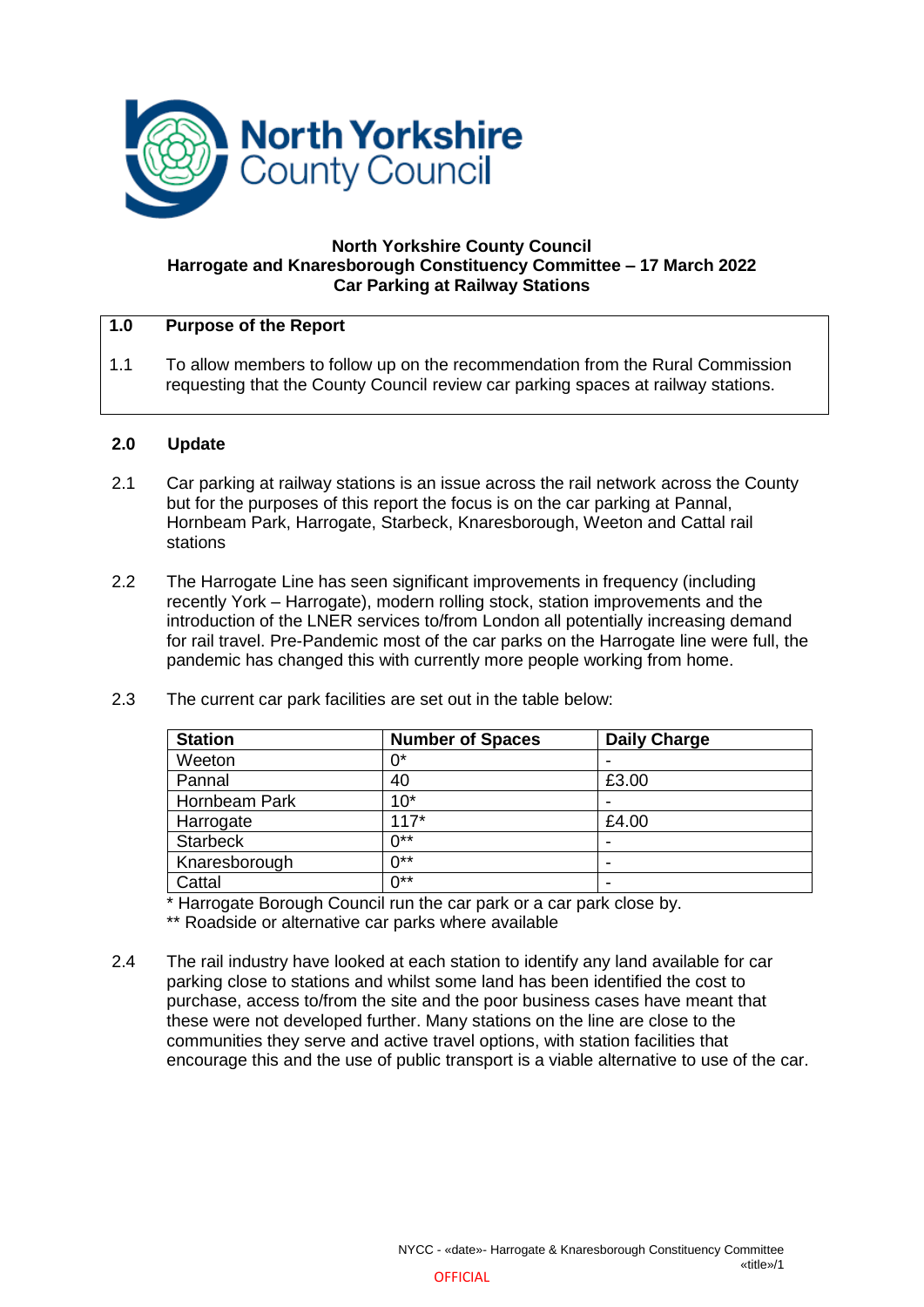2.5 Any car park developments coming forward would be expected to help deliver the York and North Yorkshire Routemap to Carbon Negative.

| <b>Station</b>  | <b>Activity</b>                                                                                                                                                                                                                                                                                                                                                                                                              |
|-----------------|------------------------------------------------------------------------------------------------------------------------------------------------------------------------------------------------------------------------------------------------------------------------------------------------------------------------------------------------------------------------------------------------------------------------------|
| Weeton          | No work planned.                                                                                                                                                                                                                                                                                                                                                                                                             |
| Pannal          | Provision for a park and rail car park was included as part of<br>the redevelopment of the Dunlopillo site in Pannal. The site<br>is currently under construction and as yet, this has not been<br>provided.                                                                                                                                                                                                                 |
| Hornbeam Park   | Any changes to car park provision at this station would need<br>to include any potential impact on the local highway.                                                                                                                                                                                                                                                                                                        |
| Harrogate       | The multi-storey car park (owned by HBC) adjacent to the<br>station provides extra station car parking capacity.                                                                                                                                                                                                                                                                                                             |
| <b>Starbeck</b> | No work planned.                                                                                                                                                                                                                                                                                                                                                                                                             |
| Knaresborough   | No work planned.                                                                                                                                                                                                                                                                                                                                                                                                             |
| Cattal          | HBC and NYCC are working closely with the site promoters<br>in connection with the new settlement proposals in the<br>Cattal area. The new settlement will be focused around<br>Cattal railway station and will comprise of enhancements to<br>the rail station including provision of additional car parking.<br>HBC is currently developing a Development Plan Document<br>to guide the development of the new settlement. |

### **3.0 Equalities**

- 3.1 See Appendix A
- **4.0 Climate**
- 4.1 See Appendix B

## **5.0 Recommendation**

5.1 That members note the content of this report

Author: Graham North, Strategic Support Service Business and Environmental Services Date: 1 March 2022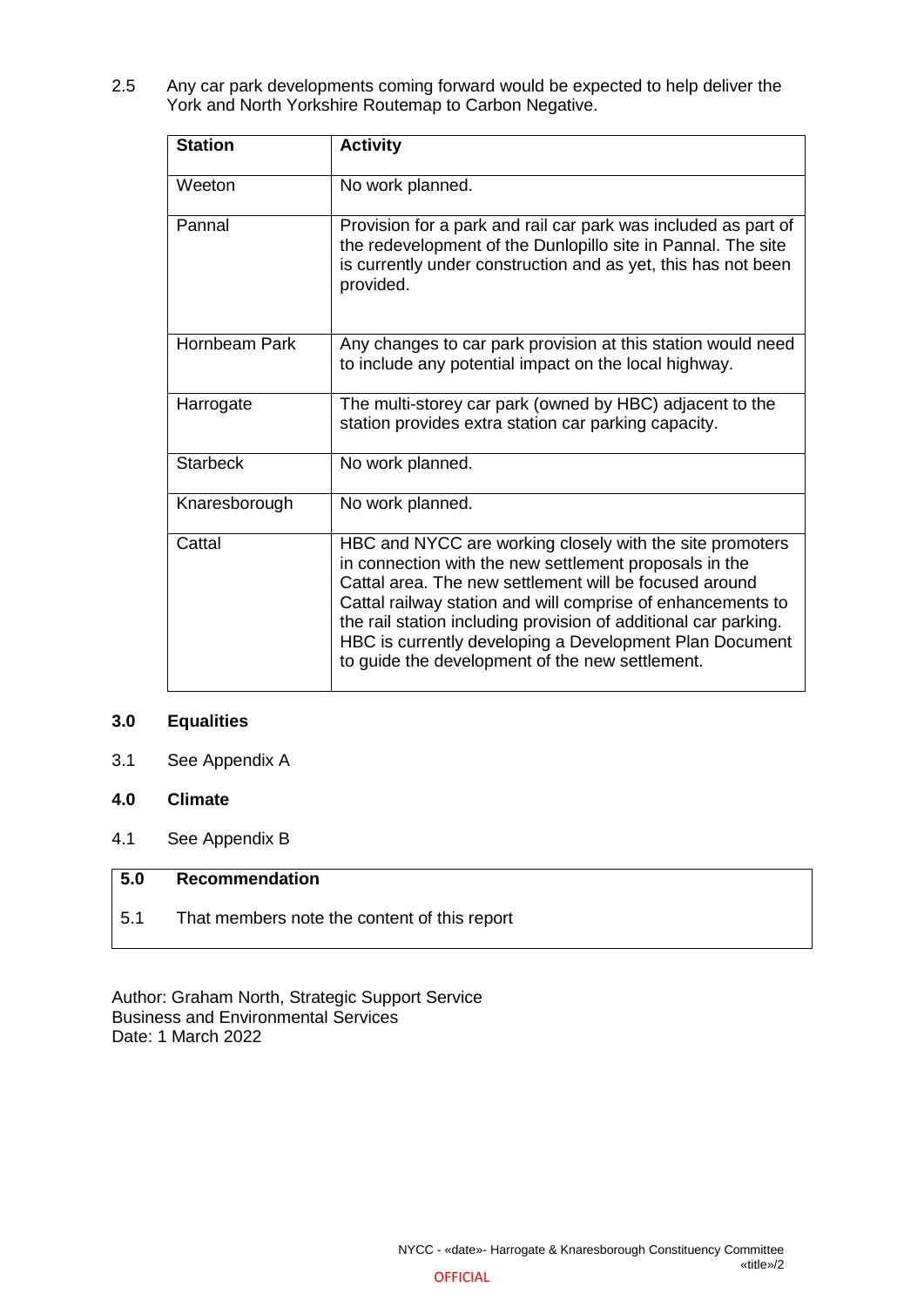**Initial equality impact assessment screening form**

**This form records an equality screening process to determine the relevance of equality to a proposal, and a decision whether or not a full EIA would be appropriate or proportionate.**

| <b>Directorate</b>                 | <b>Business and Environmental Services</b>                                                                                                                                 |
|------------------------------------|----------------------------------------------------------------------------------------------------------------------------------------------------------------------------|
| Service area                       | <b>Transport Planning</b>                                                                                                                                                  |
| <b>Proposal being screened</b>     | To update on work undertaken to review car<br>parking spaces at the railway stations at Pannal,<br>Hornbeam Park, Harrogate, Starbeck,<br>Knaresborough, Weeton and Cattal |
| Officer(s) carrying out screening  | <b>Graham North</b>                                                                                                                                                        |
| What are you proposing to do?      | For members of the Harrogate & Knaresborough                                                                                                                               |
|                                    | Constituency Committee to note the report                                                                                                                                  |
| Why are you proposing this? What   | To continue to work with the rail industry on any                                                                                                                          |
| are the desired outcomes?          | car park proposals if they were to come forward.                                                                                                                           |
| Does the proposal involve a        | No.                                                                                                                                                                        |
| significant commitment or removal  |                                                                                                                                                                            |
| of resources? Please give details. |                                                                                                                                                                            |

**Impact on people with any of the following protected characteristics as defined by the Equality Act 2010, or NYCC's additional agreed characteristics**

- As part of this assessment, please consider the following questions:
- To what extent is this service used by particular groups of people with protected characteristics?
- Does the proposal relate to functions that previous consultation has identified as important?
- Do different groups have different needs or experiences in the area the proposal relates to?

**If for any characteristic it is considered that there is likely to be an adverse impact or you have ticked 'Don't know/no info available', then a full EIA should be carried out where this is proportionate. You are advised to speak to your [Equality rep](http://nyccintranet/content/equalities-contacts) for advice if you are in any doubt.**

| <b>Protected characteristic</b>                              | <b>Potential for adverse</b><br>impact                                                       |     | Don't know/No<br>info available |  |  |
|--------------------------------------------------------------|----------------------------------------------------------------------------------------------|-----|---------------------------------|--|--|
|                                                              | <b>No</b>                                                                                    | Yes |                                 |  |  |
| Age                                                          | X                                                                                            |     |                                 |  |  |
| <b>Disability</b>                                            | X                                                                                            |     |                                 |  |  |
| Sex                                                          | X                                                                                            |     |                                 |  |  |
| Race                                                         | X                                                                                            |     |                                 |  |  |
| Sexual orientation                                           | X                                                                                            |     |                                 |  |  |
| Gender reassignment                                          | X                                                                                            |     |                                 |  |  |
| Religion or belief                                           | X                                                                                            |     |                                 |  |  |
| Pregnancy or maternity                                       | X                                                                                            |     |                                 |  |  |
| Marriage or civil partnership                                | X                                                                                            |     |                                 |  |  |
| <b>NYCC additional characteristics</b>                       |                                                                                              |     |                                 |  |  |
| People in rural areas                                        | х                                                                                            |     |                                 |  |  |
| People on a low income                                       | Χ                                                                                            |     |                                 |  |  |
| Carer (unpaid family or friend)                              | X                                                                                            |     |                                 |  |  |
| Does the proposal relate to an area<br>where there are known | The report is an update on car parks and<br>accessibility to stations needs to be considered |     |                                 |  |  |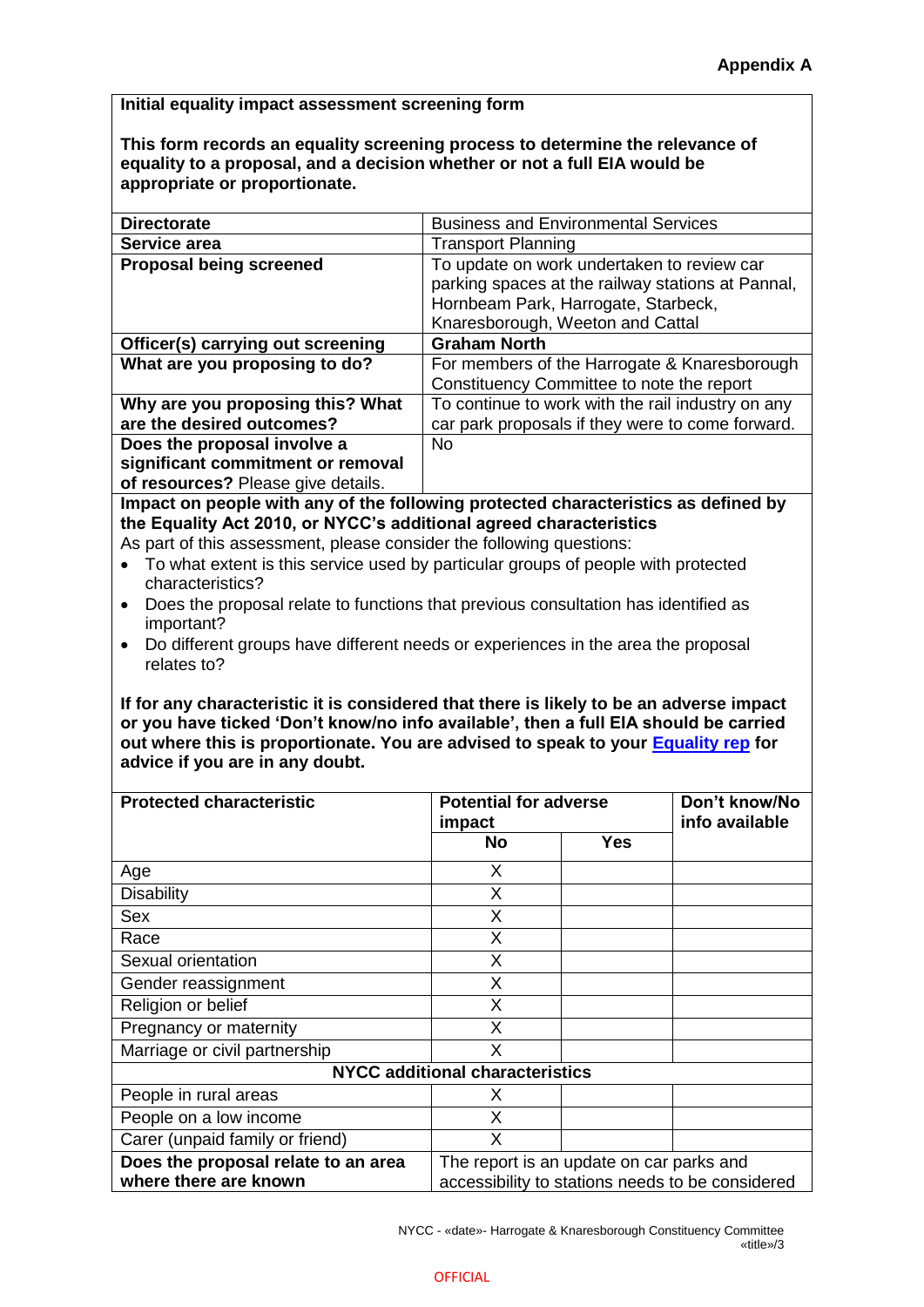# **Appendix A**

| inequalities/probable impacts (e.g.<br>disabled people's access to public<br>transport)? Please give details.                                                                                                                                                                   | if new car parks or changes to existing car<br>parks were to come forward.                                |   |                          |  |
|---------------------------------------------------------------------------------------------------------------------------------------------------------------------------------------------------------------------------------------------------------------------------------|-----------------------------------------------------------------------------------------------------------|---|--------------------------|--|
| Will the proposal have a significant<br>effect on how other organisations<br>operate? (e.g. partners, funding<br>criteria, etc.). Do any of these<br>organisations support people with<br>protected characteristics? Please<br>explain why you have reached this<br>conclusion. | <b>No</b>                                                                                                 |   |                          |  |
| <b>Decision (Please tick one option)</b>                                                                                                                                                                                                                                        | EIA not<br>relevant or<br>proportionate:                                                                  | X | Continue to<br>full EIA: |  |
| <b>Reason for decision</b>                                                                                                                                                                                                                                                      | The report produced is for members of the<br>Harrogate & Knaresborough Constituency<br>Committee to note. |   |                          |  |
| <b>Signed (Assistant Director or</b><br>equivalent)                                                                                                                                                                                                                             | <b>Barrie Mason</b>                                                                                       |   |                          |  |
| <b>Date</b>                                                                                                                                                                                                                                                                     | 04/03/22                                                                                                  |   |                          |  |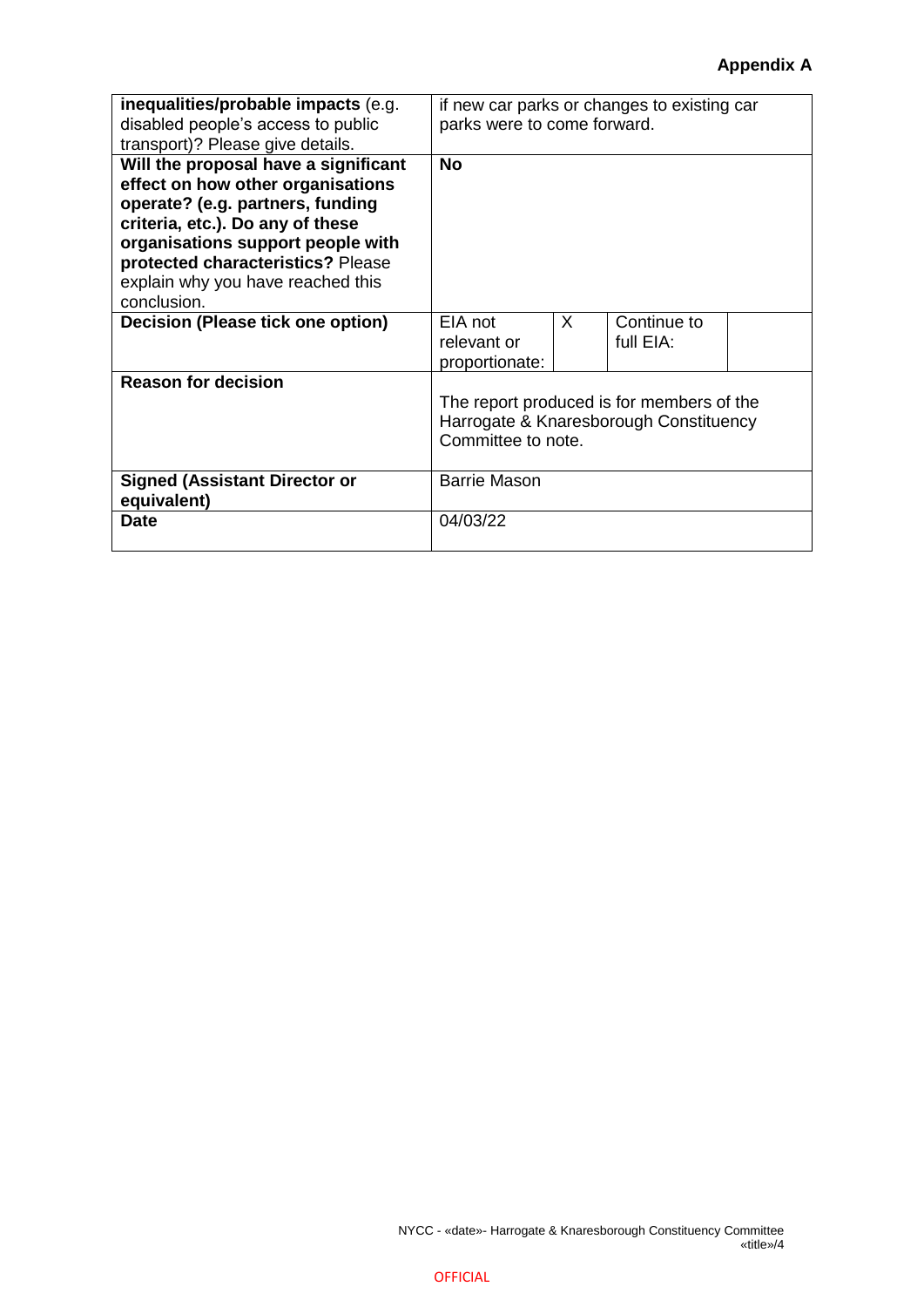## **Initial Climate Change Impact Assessment (Form created August 2021)**

The intention of this document is to help the council to gain an initial understanding of the impact of a project or decision on the environment. This document should be completed in consultation with the supporting guidance. Dependent on this initial assessment you may need to go on to complete a full Climate Change Impact Assessment. The final document will be published as part of the decision-making process.

If you have any additional queries, which are not covered by the guidance please email [beyond.carbon@northyorks.gov.uk](mailto:beyond.carbon@northyorks.gov.uk)

| Title of proposal                           | Report to Harrogate Constituency Committee $-17th$ March 2022                                                                                                        |
|---------------------------------------------|----------------------------------------------------------------------------------------------------------------------------------------------------------------------|
| <b>Brief description of proposal</b>        | To update on work undertaken to review car parking spaces at the railway stations at<br>Pannal, Hornbeam Park, Harrogate, Starbeck, Knaresborough, Weeton and Cattal |
| <b>Directorate</b>                          | <b>BES</b>                                                                                                                                                           |
| Service area                                | <b>Transport Planning</b>                                                                                                                                            |
| <b>Lead officer</b>                         | <b>Graham North</b>                                                                                                                                                  |
| Names and roles of other people involved in |                                                                                                                                                                      |
| carrying out the impact assessment          |                                                                                                                                                                      |